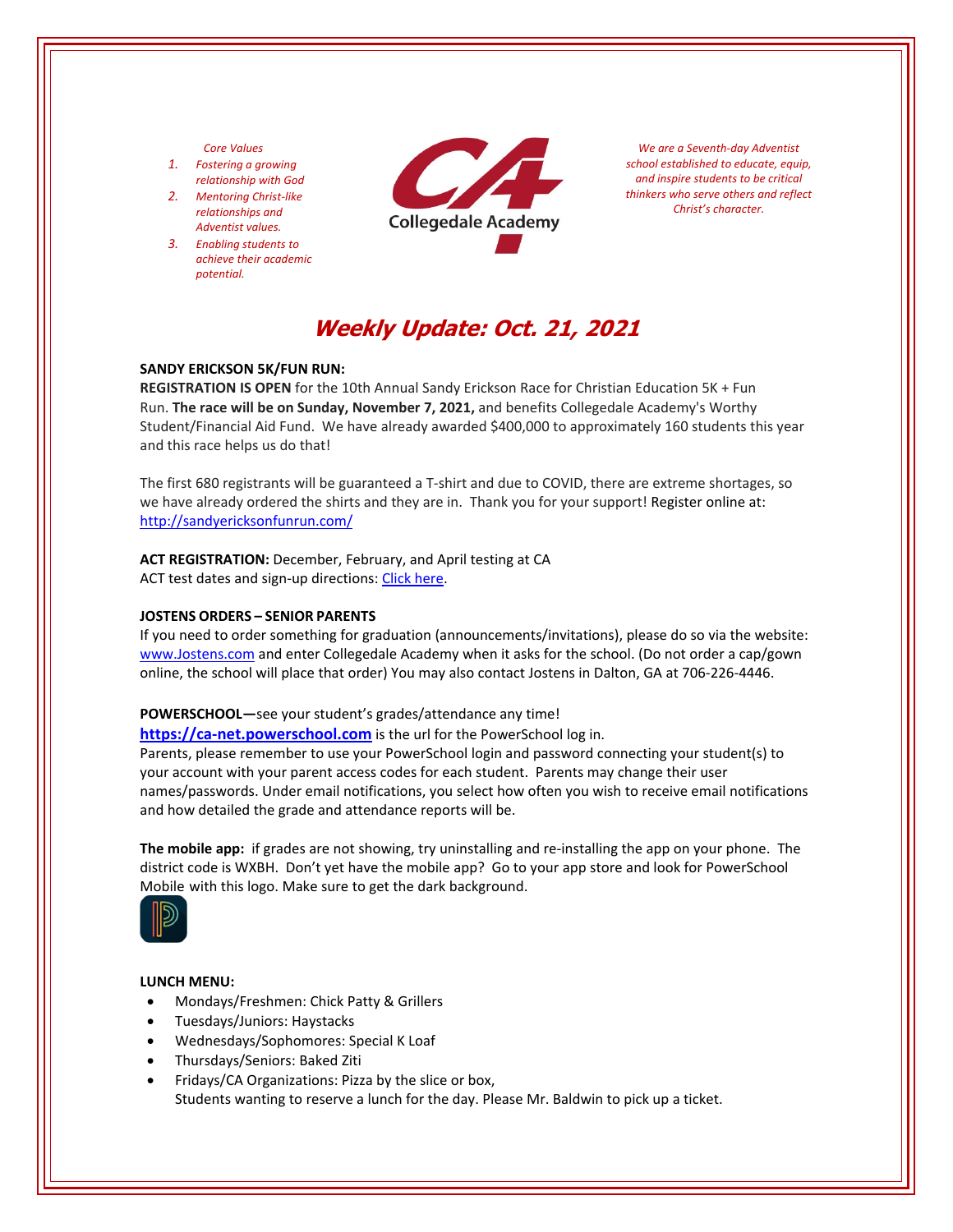#### **JOIN THE CA (HIGH) PRAYING PARENTS**

Our community believes in the power of prayer and specifically takes time out each week to collectively pray for the students at Collegedale Academy. All parents are encouraged to come and pray for the high school students each week on Thursdays starting at 8am. Currently the group is meeting in the courtyard on the backside of the high school's administration building. For more information, please contact the group's volunteer leader Ingrid Moon ‐ 719‐480‐2146.

#### *HELPFUL LINKS: many are found under "Forms & Information" in the high school section.*

- **1.** Bell Schedule Click [Here](https://www.collegedaleacademy.com/wp-content/uploads/2018/08/Bell-Schedule.pdf)
- **2.** Faculty Contact List: names, numbers, emails, what they teach/do. [Click](https://www.collegedaleacademy.com/wp-content/uploads/2021/08/faculty-only-2021-2022.pdf) here
- **3.** 2021‐2022 calendar, go to [collegedaleacademy.com](https://www.collegedaleacademy.com/calendars/)
- **4.** The Student Handbook is located at collegedaleacademy.com
- **5.** The *Echolier*: [caecholier.com](https://caecholier.com/)
- **6.** CA Library: CA HS [library](https://southernuniongcc.mlasolutions.com/m5/catalog/(S(gh03hy0hwdd1xlcwjigk4rlz))/default.aspx?installation=CDA) site
- **7.** Academic Excellence Policy: Click [Here](https://www.collegedaleacademy.com/wp-content/uploads/2018/08/Academic-Excellence-Policy.pdf)
- **8.** ACT test dates: Practice for the ACT via CA Library site. Test is offered Sept., Dec., and April each year. Link: Click [Here](https://www.act.org/)
- **9.** College Admissions and HOPE Scholarship requirements click [here](https://www.collegedaleacademy.com/wp-content/uploads/2019/08/TSAC-Scholarship-Info.pdf)
- **10.** Hope Scholarship (TSAC) Link: Click [here](https://www.tn.gov/collegepays/money-for-college/tn-education-lottery-programs/tennessee-hope-scholarship.html)
- **11.** TNPromise (TSAC) Link: Click [Here](https://www.tn.gov/tnpromise.html)
- 12. Pre-Arranged Absence Form click [here](https://www.collegedaleacademy.com/wp-content/uploads/2016/11/Class-Absence-Request-Form-May-2017.pdf)
- **13.** Rescheduling Exams: please refer to page 30 of the Student Handbook
- **14.** Community Service (suspended until further notice)
- **15.** Leadership Team Petition Form: for organizational and individual requests [here](https://www.collegedaleacademy.com/wp-content/uploads/2019/08/Leadership-Petition-SSch.pdf)
- **16.** Transcript Release: send a C.A. transcript to another location. Click [here](https://www.collegedaleacademy.com/wp-content/uploads/2016/12/transcriptrelease2014.pdf)
- 17. Field Trip/Activity Permission Form. Click [here](https://www.collegedaleacademy.com/wp-content/uploads/2018/08/Field-Trip-form.pdf)
- **18.** New Drivers: please see the Student Handbook for attendance paperwork required for Learners' Permits.
- 19. Student Accident Insurance Policy click [here.](https://adventistrisk.org/en-us/insurance/nad/k-12-student-accident)

### **UPCOMING ACTIVITIES**

- Oct. 21‐24, Union College Volleyball & Soccer
- Oct. 23, Opus @Collegedale Community Church Morning
- Oct. 23, Opus @University Church Evensong Vespers
- Oct. 24, Opus @United Methodist Cleveland
- Oct. 26, 5K Sandy Erickson Red Out: \$1
- Oct. 26, PSAT
- Oct. 26, Cross‐Country Regional Race
- Oct. 27‐29, NACA Tournament Volleyball
- Oct. 28‐31, Senior Survival
- Oct. 29‐31, Band Backpacking Trip
- Nov. 2, 5K Sandy Erickson Red Out: \$1
- Nov. 2, CA Finance & Board @6:30pm
- Nov. 3‐7, Orchestra Trip
- Nov. 5, YIELD Vespers
- Nov. 7, Sandy Erickson Race
- Nov. 8, Parent Financial Night
- Nov. 11, CA Band for Veteran's Day
- Nov. 13, CA Basketball vs GCA
- Nov. 15‐19, Spirit Week
- Nov. 16, CA BB vs McCallie
- Nov. 18, CA BB @Montgomery
- Nov. 19, Senior Vespers